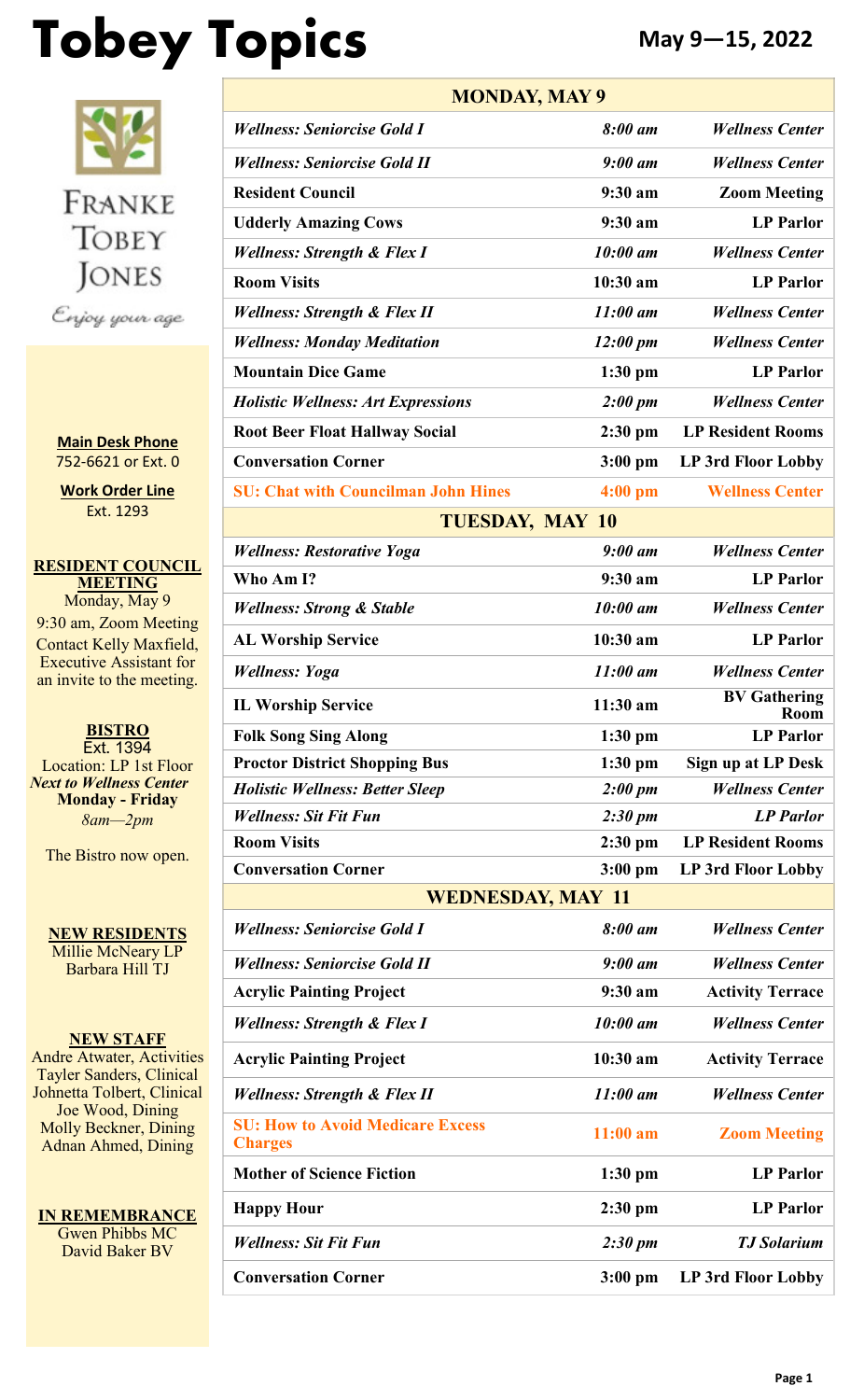# **Tobey Topics**

HAPPY BIRTHDAY May 2 Don Clifford Sandra Driskell

> May 3 Ann Crawford Patricia Ducolon

May 4 Virginia Dalley

May 8 Jo An MacDonald Joy Drewfs

May 9 Nadyne Meteyer Edna Franklin Pierrette Bodman

May 10 Janice Hanson John Hodge Robert Lordahl

May 11 Hazel McIntosh Dale Hale

May 12 Richard Driskell

May 13 Mike Wiese Lillian Bender

> May 14 Peg Squire

May 15 Richard Farner

> May 17 Paul Conn

May 21 Freeman Brown

> May 22 Patsy Mills

May 23 Eloise Johnson Nancy Wallrof

May 26 Joan Garden Paul Van Der Voort

> May 27 Dick Griffin

May 29 Clemens Plattner

> May 30 Jan Johnson

May 31 Phyllis Larsen Catherine McIntyre Faye Warren Lura Murphy

| <b>THURSDAY, MAY 12</b>                                                      |                   |                           |  |
|------------------------------------------------------------------------------|-------------------|---------------------------|--|
| <b>Wellness: Tai Chi DVD</b>                                                 | $9:00$ am         | <b>Wellness Center</b>    |  |
| <b>Virtual Visit to Charleston</b>                                           | 9:30 am           | <b>LP</b> Parlor          |  |
| <b>Wellness: Strong &amp; Stable</b>                                         | $10:00$ am        | <b>Wellness Center</b>    |  |
| <b>Nutty Trivia</b>                                                          | 10:30 am          | <b>LP</b> Parlor          |  |
| <b>Wellness: Yoga</b>                                                        | $11:00$ am        | <b>Wellness Center</b>    |  |
| <b>SU: Choreographers: Bob Fosse,</b><br><b>Debbie Allen, Michael Peters</b> | $11:00$ am        | <b>BV Gathering Room</b>  |  |
| <b>Fred Meyer Shopping Bus</b>                                               | $1:30$ pm         | Sign up at LP Desk        |  |
| <b>Shut the Box Game</b>                                                     | $1:30$ pm         | <b>LP</b> Parlor          |  |
| <b>SU: Civil Wars in Central</b><br><b>America for Beginners</b>             | $2:00$ pm         | <b>Zoom Meeting</b>       |  |
| <b>Knit Wits</b>                                                             | $2:30$ pm         | <b>TJ Parlor</b>          |  |
| <b>Wellness: Sit Fit Fun</b>                                                 | $2:30 \text{ pm}$ | <b>LP</b> Parlor          |  |
| <b>Conversation Corner</b>                                                   | $3:00$ pm         | LP 3rd Floor Lobby        |  |
| <b>GA Happy Hour</b>                                                         | $3:30$ pm         | <b>GA Living Room</b>     |  |
| <b>TJ Happy Hour</b>                                                         | $3:30$ pm         | <b>TJ</b> Parlor          |  |
| <b>FRIDAY, MAY 13</b>                                                        |                   |                           |  |
| <b>Wellness: Seniorcise Gold I</b>                                           | 8:00 am           | <b>Wellness Center</b>    |  |
| <b>Wellness: Seniorcise Gold II</b>                                          | $9:00$ am         | <b>Wellness Center</b>    |  |
| <b>Wellness: Strength &amp; Flex I</b>                                       | 10:00 am          | <b>Wellness Center</b>    |  |
| <b>SU: Seafaring, Sea Gods, Sea</b><br><b>Monsters &amp; Mermaids</b>        | $10:00$ am        | <b>BV Gathering Room</b>  |  |
| <b>Catholic Mass</b>                                                         | 10:30 am          | <b>LP</b> Parlor          |  |
| <b>Wellness: Strength &amp; Flex II</b>                                      | $11:00$ am        | <b>Wellness Center</b>    |  |
| <b>SU: The Species Maker Book</b><br><b>Discussion</b>                       | $2:00$ pm         | <b>BV Gathering Room</b>  |  |
| <b>Wellness: Sit Fit Fun</b>                                                 | $2:30 \text{ pm}$ | <b>TJ</b> Solarium        |  |
| <b>Conversation Corner</b>                                                   | $3:00$ pm         | <b>LP 3rd Floor Lobby</b> |  |
| <b>SATURDAY, MAY 14</b>                                                      |                   |                           |  |
| <b>Morning Movie</b>                                                         | 9:30 am           | <b>LP</b> Parlor          |  |
| <b>TJ Afternoon Movie</b>                                                    | $2:30$ pm         | <b>TJ</b> Parlor          |  |
| <b>Conversation Corner</b>                                                   | $3:00$ pm         | LP 3rd Floor Lobby        |  |
| <b>Symphony Tacoma</b>                                                       | $6:45$ pm         | Sign up at LP Desk        |  |
| <b>SUNDAY, MAY 15</b>                                                        |                   |                           |  |
| <b>Morning Movie</b>                                                         | 9:30 am           | <b>LP Parlor</b>          |  |
| <b>Conversation Corner</b>                                                   | $3:00$ pm         | LP 3rd Floor Lobby        |  |

#### **From the Maintenance Desk**

The two entrance awnings at TJ and LP are being replaced. Before the awning covers arrive, maintenance staff will be cleaning the front of the buildings and re painting the metal frames. We hope to have the new awnings in about 6 weeks.

## **May 9—15, 2022**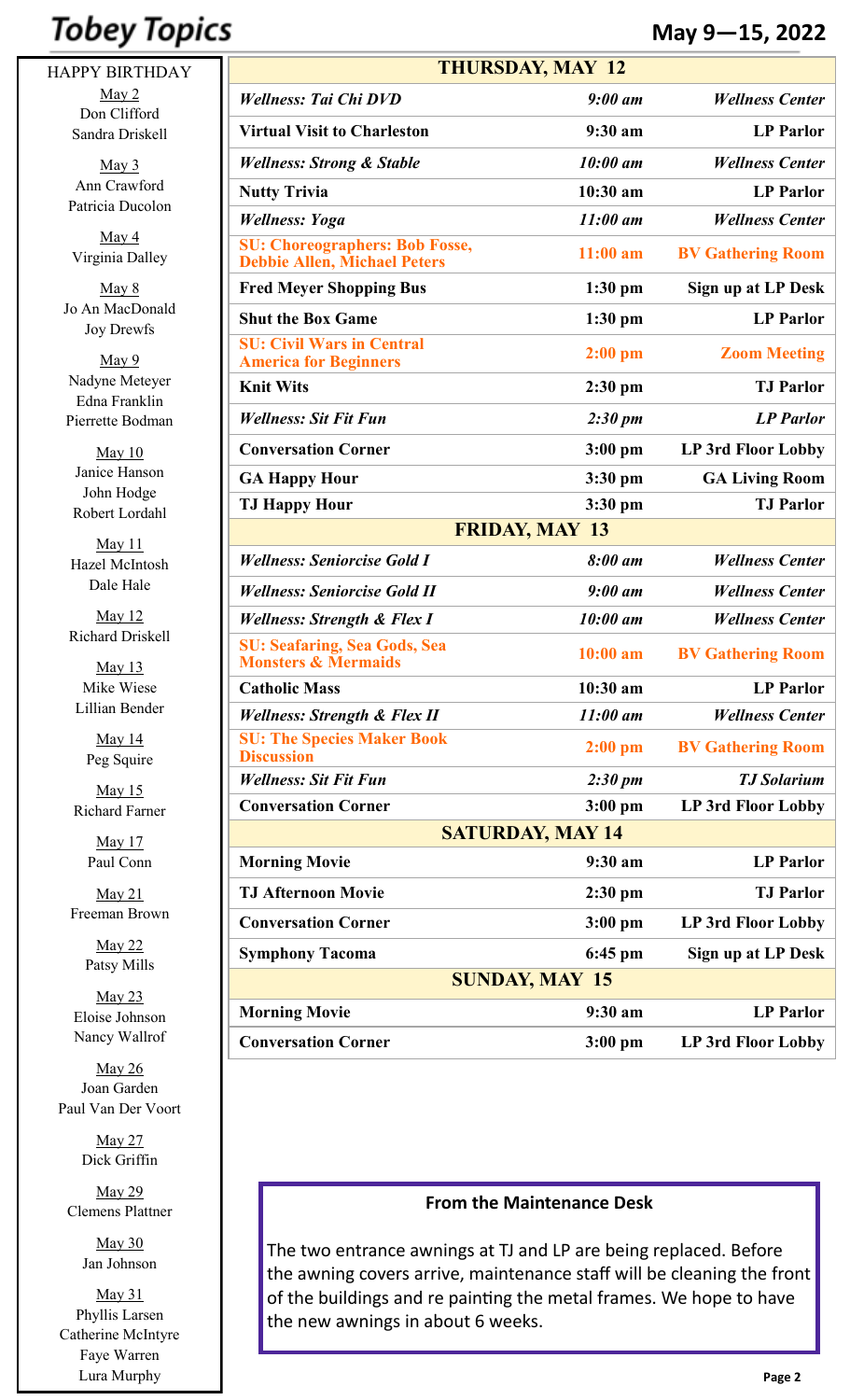# **Tobey Topics**

## June 18-24, 2012 <sup>253</sup>-752-<sup>6621</sup> **May 9—15, 2022**

## **NW Sinfonietta "In Place and Time"**



**Saturday, May 21** Bus departs at 6:45 pm. Sign up by Wednesday May 18. **Cost: Ticket \$40-\$90 Masks are strongly suggested while in the theater.** Guest conductor Mei-Ann Chen and flautist Demarre McGill transport us to far-off

lands with these three evocative works by Spanish composer Joaquín Rodrigo, W.A. Mozart, and current Seattle Symphony Composer-in-Residence Reena Esmail.

**Please sign up at LP Front Desk**

**Please contact Heidi at 253-756-6284 if you want to purchase tickets.**

## **NW Repertory Singers "This Shall Be For Music"**

**Sunday, May 22** Bus departs at 2:10 pm.

Sign up by Wednesday May 18. **Cost: Ticket \$30**

**Masks are strongly suggested while in the theater.**

Northwest Repertory Singers returns this spring with a celebration of the power of song to connect us and to uplift the human spirit. Their concert features the stunning *Requiem* by Gabriel Fauré and works by Donna Gartman Schultz, Norman Dello Joio, Morten Lauridsen, Leonard Bernstein, and NW Repertory's own Tom Walworth.

## **Please sign up at LP Front Desk**

**Please contact Heidi at 253-756-6284 if you want to purchase tickets.**

## **Tacoma Musical Playhouse "In the Heights"**

**Saturday, May 28** Bus departs at 1:15 pm. Sign up by Monday May 23. **Cost: Ticket \$29**

**Proof of Covid Vaccination will be required to enter the theater. You MUST have a copy of your vaccine card, and photo ID. Masks will be required while in the theater.** In the Heights, is a story set over the course of three days, involving characters in the largely [Domini-](https://en.wikipedia.org/wiki/Culture_of_the_Dominican_Republic)



[can](https://en.wikipedia.org/wiki/Culture_of_the_Dominican_Republic) neighborhood of [Washington Heights](https://en.wikipedia.org/wiki/Washington_Heights,_Manhattan) in Upper Manhattan, New York City. In Washington Heights, community is everything, and we see how each of these individuals struggles to survive and how these same individuals come together as a community to mourn their losses and rejoice in their triumphs

**Please sign up at LP Front Desk**

**Please contact Heidi at 253-756-6284 if you want to purchase tickets.**

## **New Wellness Class Offering: Restorative Yoga**

Katie is offering a Restorative Yoga class beginning in May. This is a gentle, slow-paced practice meant to release tension from the body and mind through deep relaxation, rest, and meditation in passive poses held for extended periods of time. There are no standing poses in the Restorative tradition of Yoga, so the entire class is practiced on the floor with the aid of supportive props like bolsters and blankets. The class will be held on Tuesdays at 9:00 am and is 45 minutes in length. If you have any questions about the class, please contact Katie at  $253-756-3241$  or via email at  $k\nlog_e(\mathcal{Q})$  franketobeyjones.com.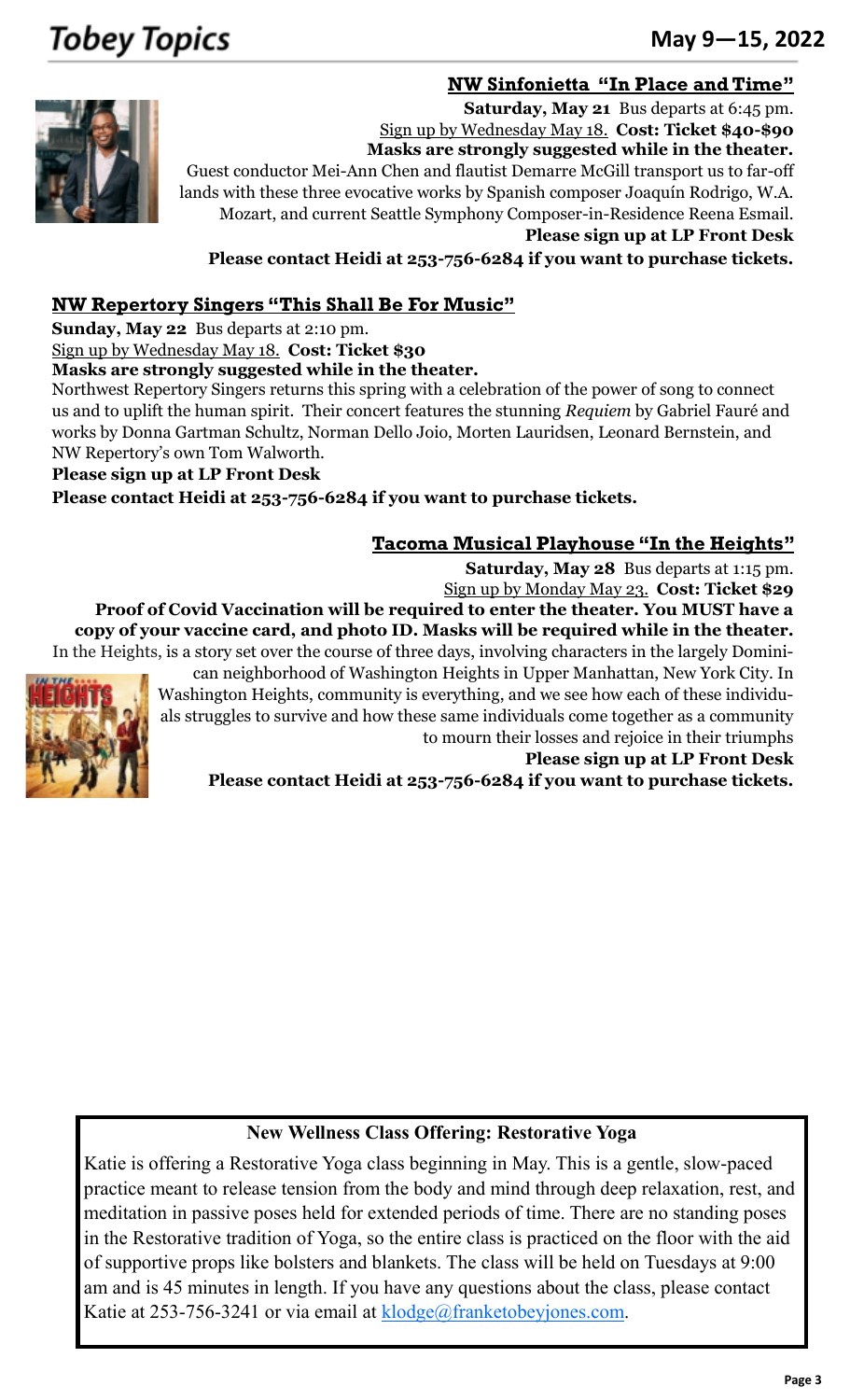## **Covid Update**

We have received the results from the testing on Monday, May 2<sup>nd</sup> of residents and staff in Memory Care and Skilled Nursing. Unfortunately, four additional residents and two additional staff have tested positive in Memory Care. This brings the total to 18 residents and 6 staff that have tested positive in this current outbreak in Memory Care. On a positive note, there were no additional residents or staff in Skilled Nursing that tested positive so there is still just the one staff member that tested positive last week. There is one additional non-direct care staff that tested positive over the weekend and is unrelated to this current outbreak. No visitors are allowed at this time in Memory Care, but visitation can continue in Skilled Nursing.

There is one independent resident in the Garden Apartments who has tested positive for COVID. Close contacts of this resident have been notified. These are the guidelines for any independent resident testing positive:

- Day 0 is the first day of symptoms or a positive viral test.
- Day 1 is the first full day after your symptoms developed or your test specimen was collected.
- If you have COVID or have symptoms, stay at home/apartment and isolate from others for at least five days. Wear a well-fitting mask if you must be around others in your home/apartment.
- End isolation after five full days if you are fever-free for 24 hours (without the use of feverreducing medication) and your symptoms are improving.

• You may end isolation if you did NOT have symptoms after at least five full days after your positive test.

If you got very sick from COVID or have a weakened immune system, you should isolate for at least 10 days, then consult your doctor before ending isolation.

As we all know, COVID has not gone away. We recommend that you have a rapid test on hand so if you are feeling symptomatic you can test yourself. Don't assume you just have a cold or it's just allergies. Free rapid test kits are still available from both Washington State and the federal government and very easy to obtain.

• Federal program: covid.gov/test State program: sayyescovidhometest.org

Having an outbreak at work is incredibly difficult on our residents, our staff and our families. I assure you, we are doing everything we can to control the spread between staff and residents. We thank you for your continued support as we all work through this together.

If you have any questions, please do not hesitate to reach out via email to me ([jdunn@franketobeyjones.com\)](mailto:jdunn@franketobeyjones.com) or Bob Beckham ([bbeckham@franketobeyjones.com\)](mailto:bbeckham@franketobeyjones.com) or by phone at 253-752-6621.

Thank you, Judy Dunn, President and CEO



## **WEEKLY RIDDLE**

What is light as a feather, but even the world's strongest man couldn't hold it for more than 3 minutes?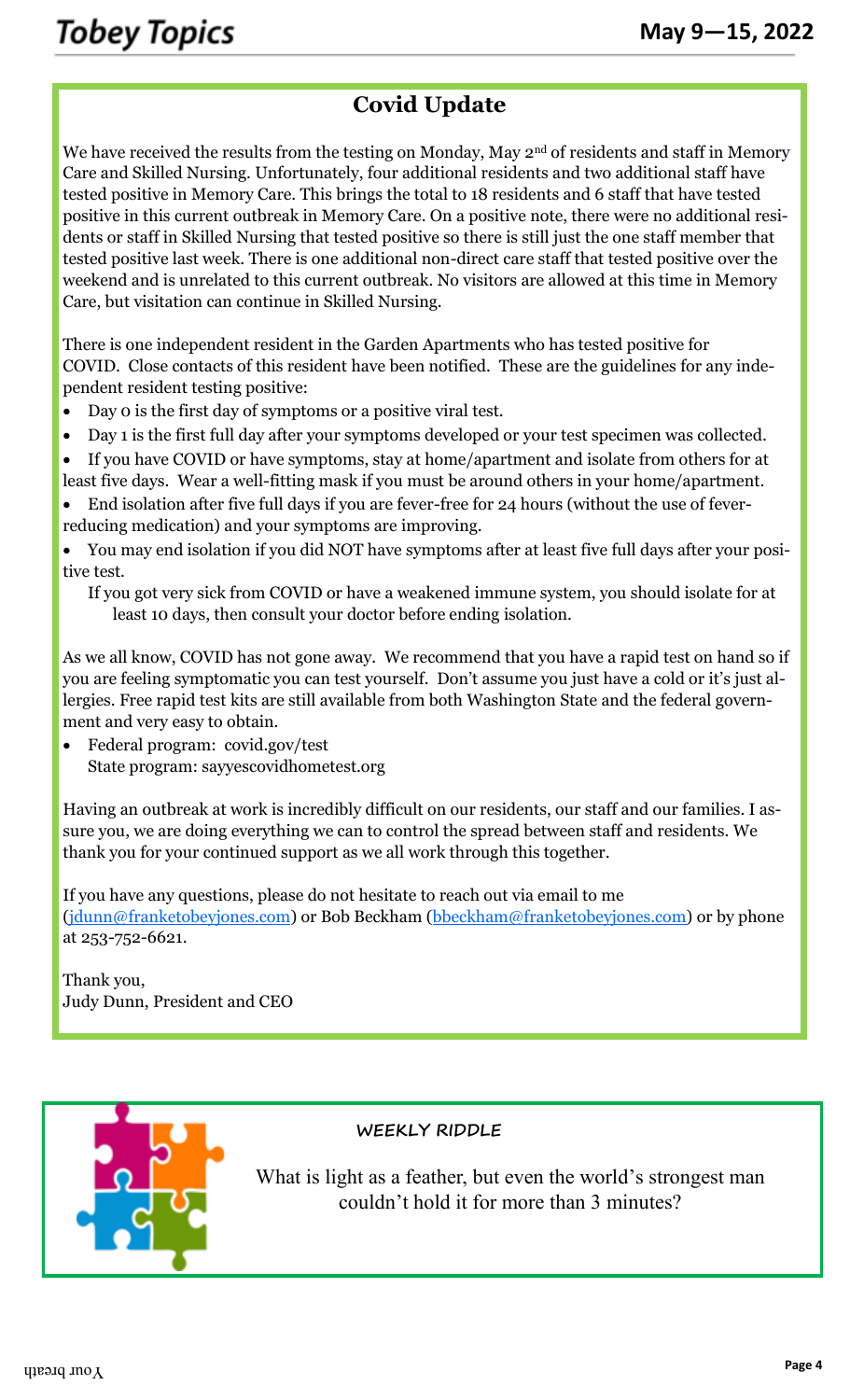#### **Chat with Councilman John Hines**

Join Councilman Hines to hear about what's happening in the City of Tacoma and to bring specific concerns to the Councilman's attention. Contact Jana at 253-756-6219 to register for this class. *Monday, May 9 4:00 pm, Wellness Center* 

#### **Civil Wars in Central America for Beginners**

This lecture is intended to provide a point of departure for a better understanding of the historical situation of three Central American countries; Guatemala, El Salvador and Nicaragua.

**Thursday, May 12 2:00 pm, Zoom Meeting** Meeting ID: 481 600 3295

Passcode: 845170

## **GET YOUR COVID BOOSTER SHOT!**

**Tuesday, May 10th 10:00am-12:00pm; 12:30pm-3:30pm Old HCC Building** 

Rxpress Pharmacy will be on-site to provide COVID-19 Booster Shots.

**\*** You can receive your first or second booster shot

\* The booster is not required but it is recommended

\* The second booster shot is available to anyone who received their first booster at least four months ago (If you received your booster at FTJ, it was on 10/27/21)

\* You do not need to have received your COVID vaccine or booster at FTJ to be eligible

\* **You must bring your COVID vaccination card** to show proof of your vaccination and booster and the date you received it

\* If you received your COVID vaccination at FTJ and cannot find your card please let Bob know

\* Michelle Olafson and the Admissions team will be reaching out to you to complete the appropriate

forms. **All forms must be completed by April 29th.**  \* The COVID booster shot is free for everyone whether you have insurance or not

\* If you can't come at the times below for your building, please come anytime between 10:00am-12:00pm or 12:30pm-3:30pm

The schedule is as follows:

**Tobey Jones – 10:00am-11:00am Garden Apartments – 11:00am-12:00pm Bristol View – 12:30pm-1:30pm Duplexes – 1:30pm-2:30pm Lillian Pratt – 2:30pm-3:30pm Skilled Nursing and Memory Care vaccinations will happen in resident rooms** throughout the day

## **Tobey Jones Building Refresh Project**

The Tobey Jones building will be getting a "refresh" this year, for residents to enjoy and to remain competitive. Franke Tobey Jones is working with the same interior design team that upgraded the Lillian Pratt interior. Common areas will be painted (estimated to be complete by end of May). Lighting, furniture and artwork will also be changed, timing will depend on product availability and scheduling. Some existing pieces will be incorporated into the design.

## **Choreographers: Bob Fosse, Debbie Allen, Michael Peters**

Get an inside peak into their processes when creating such hit Broadway shows such as "Chicago", "Dreamgirls" and "Sweet Charity". Contact Jana at 253-756-6219 to register for this class.

**Thursday, May 12, & May 19 11:00 am, Bristol View Gathering Room** 

## *Seafaring, Sea Gods, Sea Monsters, and Mermaids*

We return to a time when the sea was just beginning to be explored and discover why we have always been drawn to the sea to understand ourselves and our world. Contact Jana at 253-756-6219 to register for this class.

**Friday, May 13** 

**10:00 am, Bristol View Gathering Room** 

## **Holistic Wellness Class "Sleep Better" with Dr. Michael Breus**

Discover a wide variety of courses for living your life with intention, purpose & fulfillment. Prerecorded courses led by world class teachers, facilitated by Sarah. Inspiring you to live a vibrant life of well-being & promote positive change. Contact Sarah at 253-756-3241 to register for this class.

**Tuesday, May 10 2:00 pm, Wellness Center** 

## **Full Moon Sound Bath**

Sound bathing is one of the oldest forms of healing, used by every culture for thousands of years. Using crystal singing bowls to stimulate the brain, we can promote deep sleep and tranquility. We will guide you on a 60 minute journey to relax the body, calm the mind, and activate the body's natural healing systems. Contact Sarah at 253-756-3241 to register for this class.

**Monday, May 16 1:30pm Wellness Center**